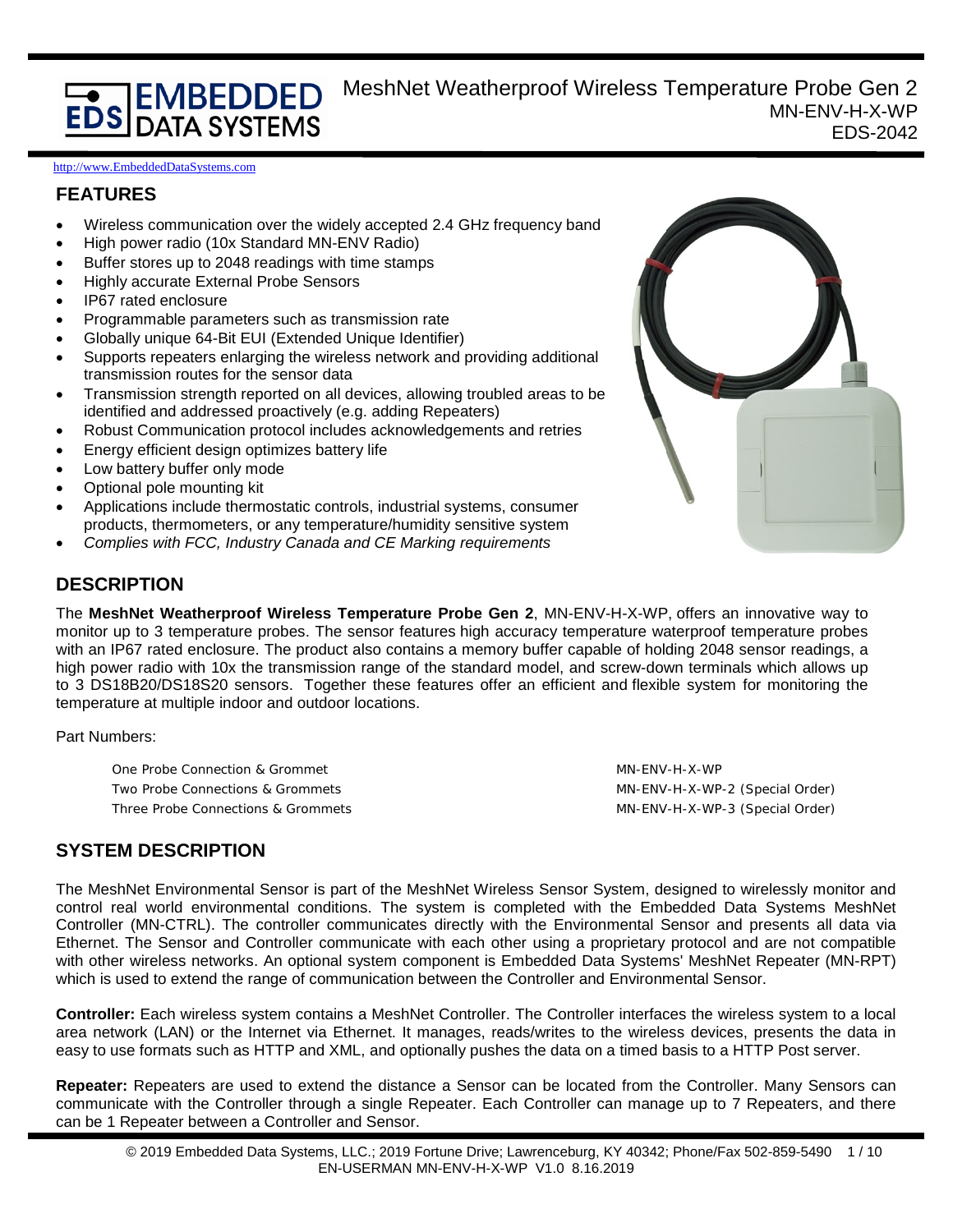**Sensor:** The MeshNet Environmental Sensors provide the means to monitor and control real world environmental conditions. They are typically battery-powered devices that wake on a timed basis, take readings, send the readings to the controller, confirm successful transmission, and check to see if any data is waiting for them.

# **INSTALLING TEMPERATURE PROBE**

Inside the weatherproof sensor's packaging you will find 2 AA batteries along with a hardware bag including four screws and a rubber grommet. The OW-TEMP-B3-12A probe will be packaged separately.

- 1. Remove the lid of the enclosure and insert the rubber grommet along the grooves found on the side of the lid where the board is mounted.
- 2. Insert the probe through the cable gland. Take the bare leads end of your temperature probe, and feed it through the dome of the cable gland. (The steel probe end cannot be fed through the cable gland.) **Note**: At this time DO NOT screw the dome top down as you'll want the cable to give when connecting the bareleads to the board.
- 3. Connect the probe's leads to the board.
	- a. White is connected to GND.
	- b. Blue is connected to OW.
	- c. Orange is connected to 3.3V.
- 4. Insert the batteries Insert the two AA batteries provided, upon insertion a red LED will flash rapidly indicating that the sensor is now in an active state.
- 5. Close the enclosure Close the enclosure making sure that the screw down terminal is on the opposite side of the gland in order to improve wireless performance by keeping the cables away from the wireless antenna.
- 6. Securing the cable gland Lightly pull the cable to remove excess cabling from within the enclosure. Then by hand firmly screw down the dome of the cable gland to secure the probe and create a waterproof seal between the cable and enclosure.
- 7. Secure the enclosure pieces Take the 4 screws included in your hardware bag and secure the lid to the base by firmly screwing the enclosure from the bottom of the base.
- 8. Sensor is now ready to be linked.

# **LINKING INSTRUCTIONS**

- 1. Go to MeshNet Controller's homepage and select System Configuration>Devices.
- 2. Insert batteries into sensor's battery holder.
- 3. Select the sensor when it appears<sup>[1](#page-1-0)</sup> on the "Unlinked Devices" section of the MeshNet Controllers page.
- 4. Click "OK" on the popup to link the sensor to the Controller.
- 5. Confirm sensor moves to "Linked Devices" section. This may take up to 1 minute or longer<sup>[2](#page-1-1)</sup>.

# **OPERATION**

All data from the MeshNet Environmental Sensor is read using a MeshNet Controller. This can be done through HTTP GET, SNMP, and through receiving data pushed via HTTP POST. All data that is retrieved from the Controller programmatically is in XML form. *See the MeshNet Controller Users Manual for more information.* Buffered data is only made available through the HTTP POST interface.

#### **PrimaryValue**

This is likely the most important value for users of the deployed sensors. The MN-ENV-H-X-WP's primary value would be Probe1Value denoted in the following format "xxx.xxx Deg C".

#### **Probe1Value, Probe2Value, Probe3Value**

Current temperature readings, displayed with 0.0625 °C resolution. -256°C indicates the probe is not connected.

<span id="page-1-1"></span> $2$  The sensor will respond when its next transmission is made. Upon applying power to the sensor, it will transmit every 10 seconds for the first minute then slow to the configured or default rate (1 minute).



<span id="page-1-0"></span><sup>&</sup>lt;sup>1</sup> A factory reset maybe necessary if the device was previous linked to a different Controller and wasn't unlinked.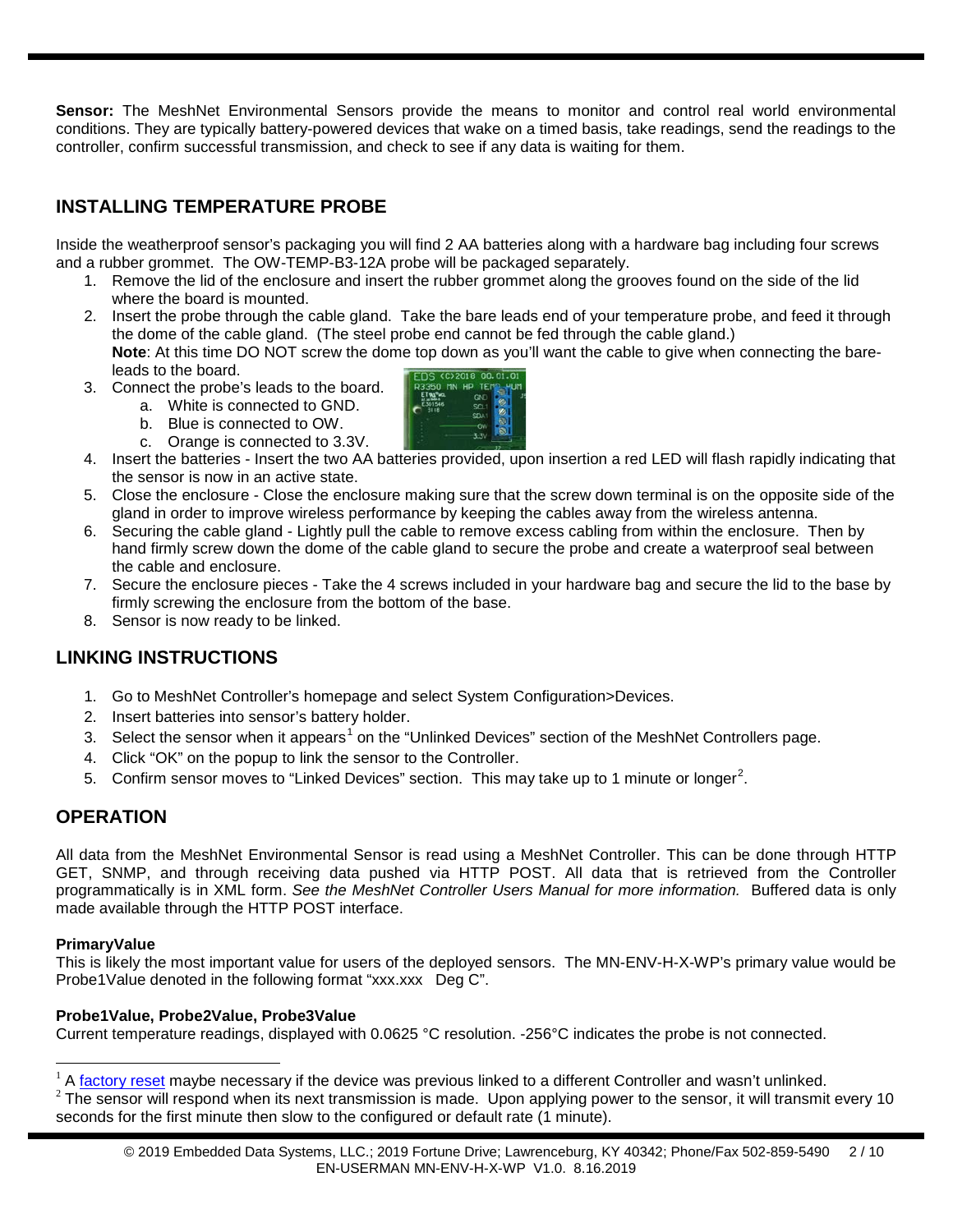#### **Probe1ValueA, Probe2ValueA, Probe3ValueA**

Current temperature readings, displayed in 0.0625 °C resolution. A reading of -256°C indicates the probe is not connected.

#### **Probe1ValueB, Probe2ValueB, Probe3ValueB**

Reserved for future designs.

#### **TimeStamp**

The date and time when the temperature readings are taken.

#### **Battery**

Displays voltage of the battery.

#### **Input 1**

Input 1 provides a means of reading a discrete state; this parameter displays the most recent input state.

#### **Activity Latch 1**

Changes in the input state are detected by hardware, even when the sensor is sleeping. An Activity Latch State of 1 indicates the state has changed at least once since it was last reset. Sending the Activity Latch reset command will reset the Activity Latch. See *Discrete Input* for more details on using this input.

#### **Input Send**

If INPUT SEND is set to 0, input changes are sent every time the sensor wakes up to send other sensor information. If set to 1, all sensor data is sent every time the input changes state (rising or falling edge) along with the timed transmissions. For example, if the device is programmed to send data every minute, but the input changed after 20 seconds and Input Send is set to 1, then the data will be sent immediately. Then, 40 seconds later the timed send will occur.

# **OPERATIONAL PARAMETERS**

#### **Name**

The Name or ID used to indicate the sensor model in the Controller. A list of the current IDs is available at the [EDS](#page-8-0)  [Environmental Sensor IDs section.](#page-8-0)

#### **EUI**

The EUI, or Extended Unique Identifier, is a globally unique 64-bit number, represented by 16 hexadecimal digits. This number can be used by software to uniquely identify every MeshNet wireless device.

#### **ControllerRSSI**

This indicates the strength of the radio signal at the Controller; higher numbers equate to stronger signals. Due to hardware limitations, the highest number that can be displayed is -34 dBm. However, the actual signal strength may be much higher.

#### **DeviceRSSI**

This indicates the strength of the radio signal at the Sensor. Due to hardware limitations, the highest number that can be displayed is -34 dBm, however the actual signal strength may be much higher.

#### **Address**

This is the address of the sensor, which was assigned by the controller.

#### **Repeater**

When the repeater joins the controller, it is assigned a repeater number, which is displayed here. A zero indicates there is no repeater in the communication path.

#### **Health**

This is a number ranging from 0 to 7; 0 is not connected and 7 is healthy. The number is incremented when a packet is received from the repeater and decremented when two packets are not received after a predetermined period of time. Numbers less than 7 indicate a weak wireless link or other problem.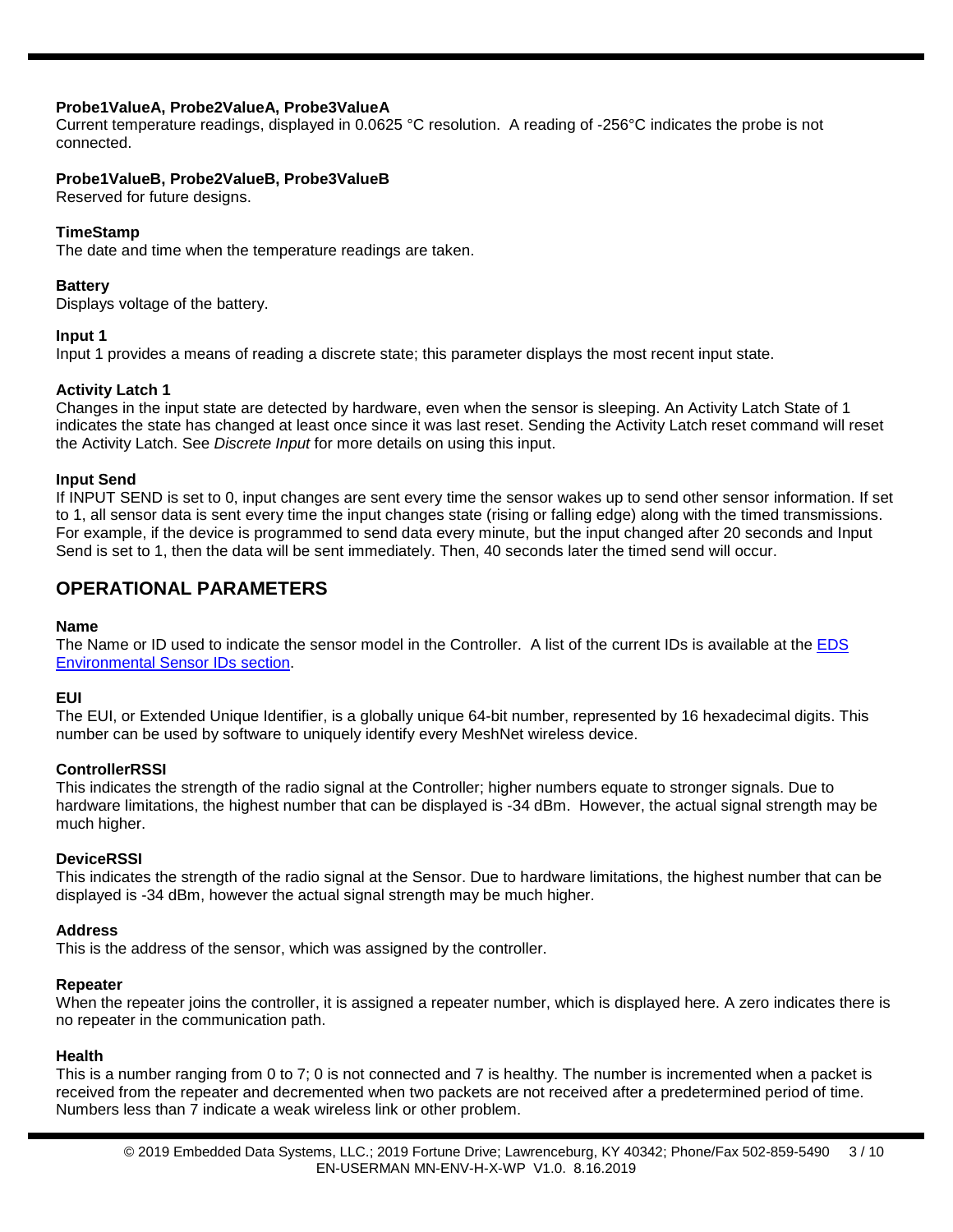#### **Probe1Health, Probe2Health, Probe3Health**

This is a number from 0 to 3; 0 is not connected and 3 is healthy. The number is incremented when a sensor is read.

#### **Probe1Type, Probe2Type, Probe3Type**

This identifies the type of temperature probe connected. Only DS18B20 and DS18S20 temperature data was supported upon release. Unsupported or not connected devices are reported as "Unknown".

#### **Probe1ID**, **Probe2ID**, and **Probe3ID**

The unique ROM ID is reported for each attached temperature probe. Note the ROM ID is not cleared when the device is not present (unless a 4<sup>th</sup> temperature sensor has been connected).

#### **Version**

This indicates the firmware version of the sensor.

### **UserName**

The user programmable string used to identify any given Sensor; it may be up to 29 characters long. It is saved in nonvolatile memory so it is retained even when power is cycled. The string is best used as a human readable label, which can uniquely identify each MeshNet Environmental Sensor.

#### **ReadCounter**

Counts the number of times a packet has been sent to the controller. This number has a maximum of 4294967296. When the maximum is reached, the number rolls back to 0 and begins counting up again.

#### **SensorReadPeriod**

Used to define frequency the current sensor readings are transmitted. Larger periods between transmissions will conserve battery power.

At power up, the device sends data packets every 10 seconds for the first 6 packets. After the first 6 packets are sent, the device reverts to sending packets at the Read / Send Data setting (1 minute buy default). This is to facilitate programming in cases where a long read period is desired. Even with very long read periods, simply cycling the power will cause parameters to be written without having to wait for the sensor read period to time out. It is used to indicate whether the data packet was buffered by the sensor prior to successfully

**BufferState**

**BufferHeadPointer** Indicates the most recent packet held in the buffer.

"1" Indicates the data was stored in the sensor's buffer.

#### **BufferTailPointer**

It indicates the oldest unsent buffered packet in the buffer. When the BufferHeadPointer and BufferTailPointer are the same, the buffer is empty.

transmitting the data to the Controller. "0" indicates the data wasn't buffered by the sensor.

#### <span id="page-3-0"></span>**Factory Reset**

#### **Web (soft reset)**

Writing anything to the <FactoryReset> location will return all parameters except for the <UserName> and the Network Key to factory defaults. The sensor read counter must be below 20 or the command is ignored. This parameter is not sent from the sensor to the controller so no data is presented.

#### **Short (hard reset)**

All parameters can be reset by shorting the two circled pads labeled "RESET" together. The sensor will detect the short when it wakes up for the next transmission. To speed this up, it is suggested to remove the batteries, wait 30 seconds (to drain capacitors), and then reinsert the batteries before shorting the pads. The LED will blink rapidly once the reset is triggered. Please note the factory reset will move the sensor to its Unlinked state.



| <b>Configuration Options</b> |            |  |  |  |
|------------------------------|------------|--|--|--|
| Period<br>Setting            |            |  |  |  |
| ი                            | 5 seconds  |  |  |  |
| 1                            | 10 seconds |  |  |  |
| 2                            | 15 seconds |  |  |  |
| 3                            | 30 seconds |  |  |  |
| 4                            | 1 minute   |  |  |  |
| 5                            | 2 minutes  |  |  |  |
| 6                            | 5 minutes  |  |  |  |
| 7                            | 10 minutes |  |  |  |
| 8                            | 15 minutes |  |  |  |
| 9                            | 30 minutes |  |  |  |
| 10                           | 1 hour     |  |  |  |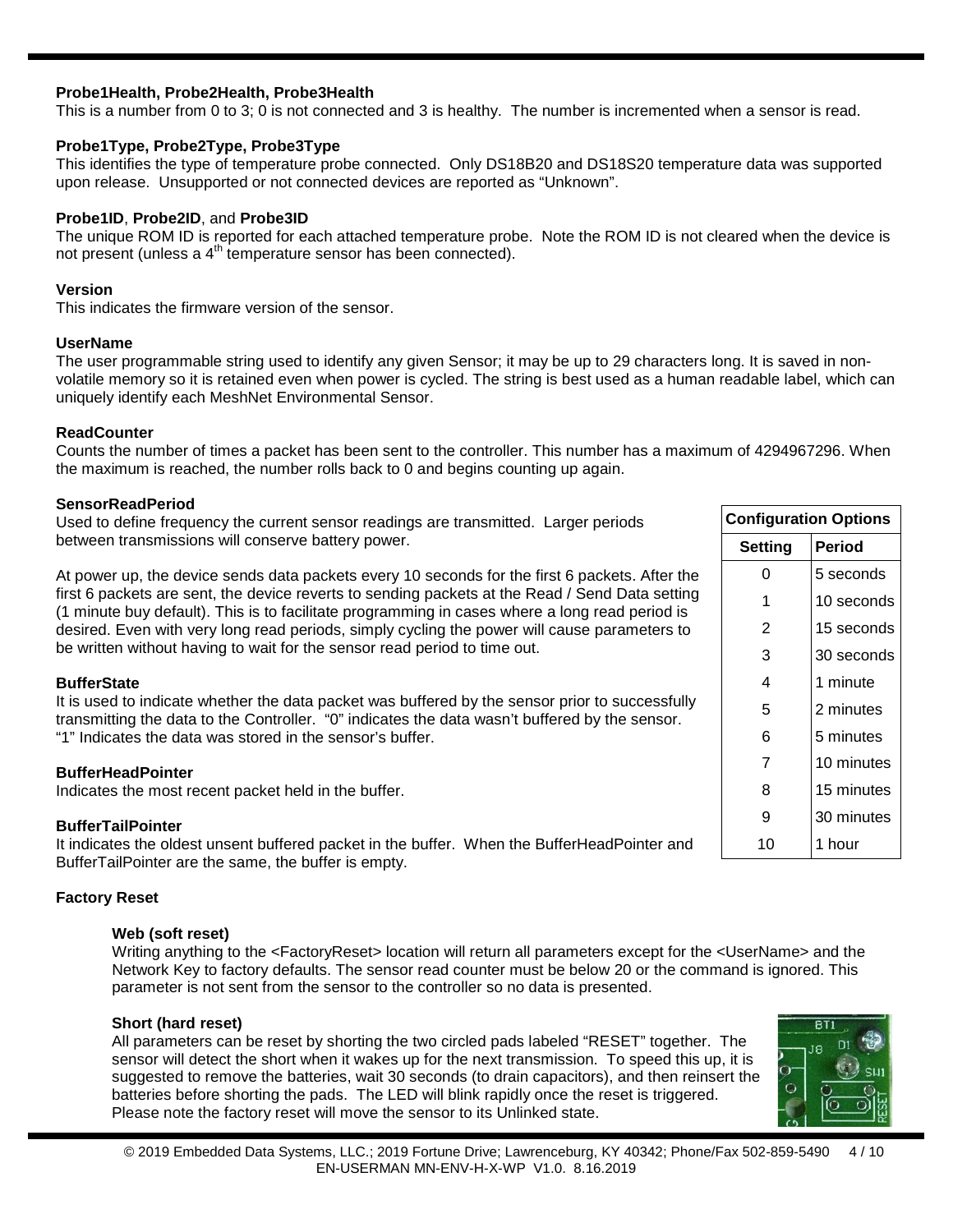# **WRITE PARAMETERS**

In order to conserve power, MeshNet sensors sleep when not reading the sensors or sending data. When sleeping, they cannot receive wireless data. Because of this, writes are queued by the MeshNet Controller and sent when the Sensors are awake.

#### **Writes Pending**

The number of writes waiting to be sent to the sensor.

#### **Writes Succeeded**

The number of writes that have been received and acknowledged by the sensor.

#### **Writes Failed**

The number of writes that were not able to be sent to the sensor or were not acknowledged.

# **WIRELESS COMMUNICATIONS**

The device communicates at 2.4 GHz via an industry standard 802.15.4 wireless link. Wireless packets are acknowledged, all data is checked for errors using CRC and corrupted data is resent.

# **DIAGNOSTIC PARAMETERS**

The following parameters are provided for diagnostic purposes. Wireless communications are acknowledged and retried if no acknowledgment is received. The parameters below can be used to determine link quality. Wireless performance can be improved with the introduction of MeshNet Repeaters within the wireless network. The repeaters provide sensors additional paths to the controller. Sensors will continue to use an established path until a failed transmission.

#### **ConnectionCounter**

Counts the number of connections to the controller. When a device is first powered, it connects to a controller, obtaining an address and thus belonging to the network. If the signal strength is good and power is not lost at the controller, this number will stay low. A high number could be due to low signal strength, periodic interference or power problems. Maximum is 65535, after which the number rolls over to zero and continues to count up.

#### **MessageAttempts**

The number of packets attempted to have been sent. It can be reset and has a maximum of 65535, after which it rolls over to zero and continues to count up.

#### **MessagePacketRetries**

The number of times wireless packets had to be resent due to no acknowledgment being received. Maximum is 65535, after which it rolls over to zero and continues to count up.

#### **MessageFailures**

When no acknowledgment is received, the packet is resent. After 4 retries, the message has failed. The counter increments when a failure has occurred. Maximum is 65535, after which it rolls over to zero and continues to count up.

#### **MessageCounterReset**

It is used to reset the 3 message counters above to zero.

# **BUFFERED DATA**

The MeshNet Weatherproof Wireless Temperature Probe Gen 2 includes a 64K byte EEPROM which is capable of storing up to 2048 complete sets of the probe readings. To receive the buffered data from the controller, the POST Client and the "Use Buffer" option must be enabled. Once enabled, the MeshNet Controller transmits any sensor data it receives in near real-time. Packets received with a few seconds of each other may be bundled. The bundling will commonly occur when multiple Gen 2 sensors are configured to the same transmission rate and when Gen 2 sensors are clearing their buffers. The readings are buffered in two instances: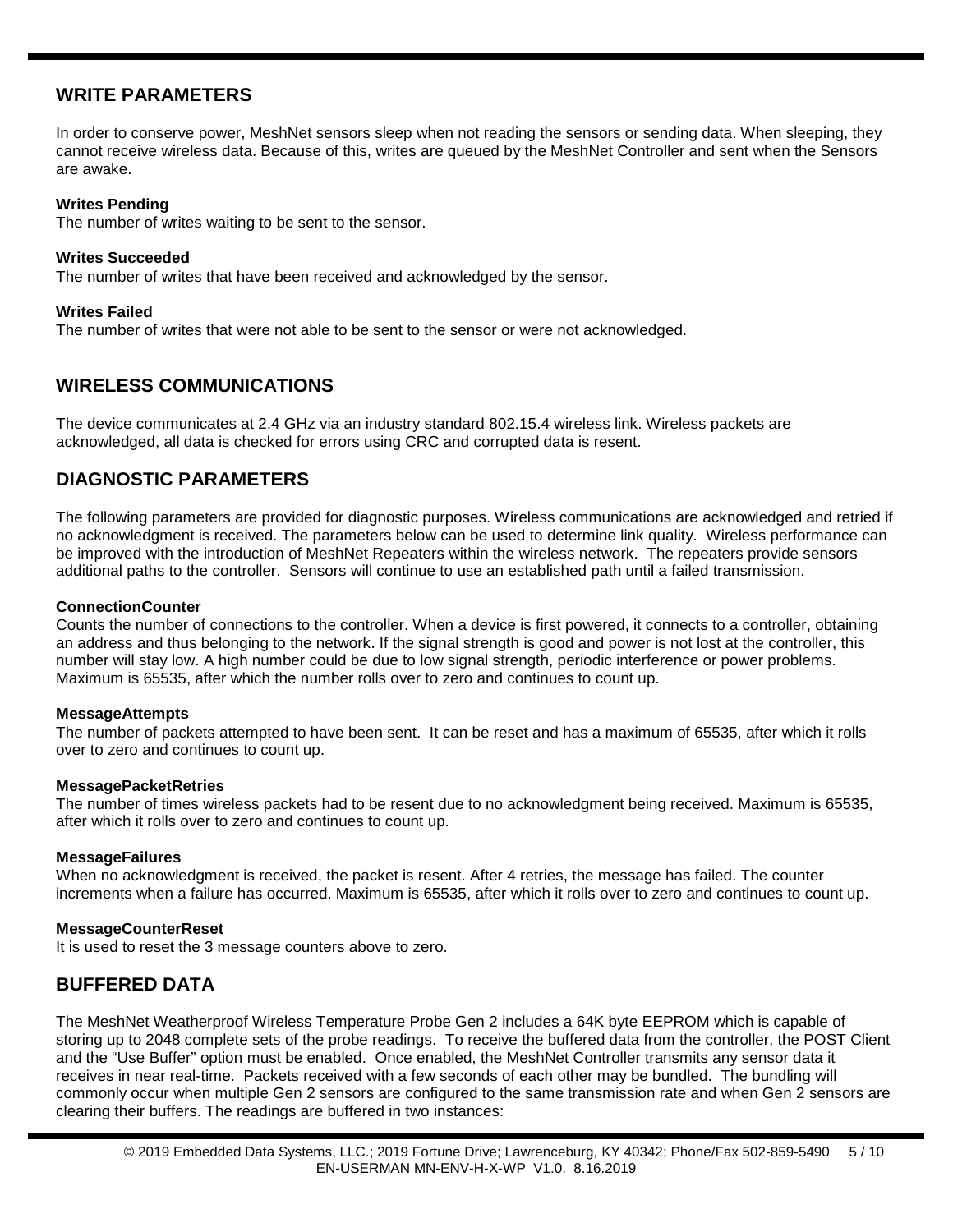- When a sensor transmission is not acknowledged, sets of readings are stored at every send period, but attempts to contact the controller may not happen every send period after a failed transmission. This saves battery power when a short send period is selected. Once a connection with the controller is reestablished, the buffer is emptied.
- When battery voltage becomes extremely low, the weatherproof sensor will revert to a buffer only mode. This extends battery life by avoiding consuming power for transmissions.

# **BUFFERED DATA PACKETS**

The MN-ENV-H-X-WP transmits two types of wireless packets:

- owd\_EDS2042\_Tag This packet primarily provides the EUI of the sensor and the writeable UserName. It is sent on a number of situations including:
	- o The sensor has just connected/reconnected.<br>○ The UserName has been modified.
	- The UserName has been modified.
- owd EDS2042 Data This provides the bulk of the sensor data.

Below is a sample packet which includes:

- Controller Data in Black
- owd\_EDS2042\_tag in Green
- owd\_EDS2042\_Data in Blue

```
<Devices-Detail-Response>
<DeviceName>WirelessController-Enet</DeviceName>
<MACAddress>54:10:EC:14:97:0E</MACAddress>
<owd_EDS2042_Tag>
<Name>EDS2042</Name>
<EUI>801F12FFFE35964A</EUI>
<ControllerRSSI Units="dBm">-34</ControllerRSSI>
<Address>3</Address>
<Repeater>0</Repeater>
<UserName Writable="True">EDS Ind. Sensor</UserName>
</owd_EDS2042_Tag>
<owd_EDS2042_Data Description="Temperature, Humidity, Discrete Input, and External Probe Support with High Power 
Radio">
<Name>EDS2042</Name>
<EUI>801F12FFFE35964A</EUI>
<ControllerRSSI Units="dBm">-34</ControllerRSSI>
<Address>1</Address>
<Repeater>0</Repeater>
<TimeStamp>2019-08-15 15:42:00</TimeStamp>
<Probe1ValueA>-256.000</Probe1ValueA>
<Probe1ValueB>0.000</Probe1ValueB>
<Probe2ValueA>-256.000</Probe2ValueA>
<Probe2ValueB>0.000</Probe2ValueB>
<Probe3ValueA>-256.000</Probe3ValueA>
<Probe3ValueB>0.000</Probe3ValueB>
<Probe1Health>0</Probe1Health>
<Probe2Health>0</Probe2Health>
<Probe3Health>0</Probe3Health>
<Probe1Type>Unknown</Probe1Type>
<Probe2Type>Unknown</Probe2Type>
<Probe3Type>Unknown</Probe3Type>
<Probe1ID>0000000000000000</Probe1ID>
<Probe2ID>0000000000000000</Probe2ID>
<Probe3ID>0000000000000000</Probe3ID>
<DeviceRSSI Units="dBm">-43</DeviceRSSI>
<BufferState>1</BufferState>
```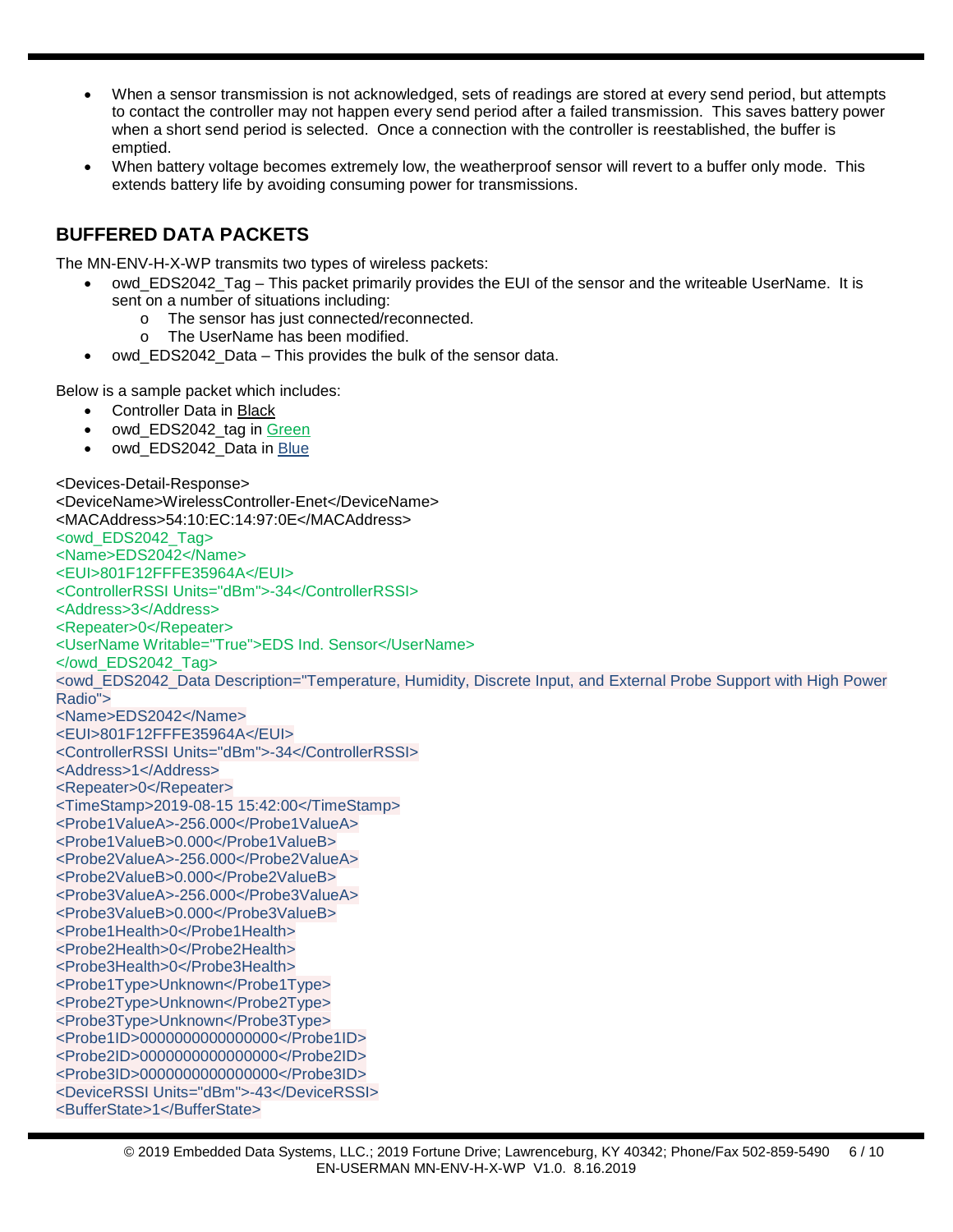| <bufferheadpointer>838</bufferheadpointer>             |
|--------------------------------------------------------|
| <buffertailpointer>824</buffertailpointer>             |
| <readcounter>165009</readcounter>                      |
| <sensorreadperiod writable="True">3</sensorreadperiod> |
| <connectioncounter>37</connectioncounter>              |
| <messageattempts>18079</messageattempts>               |
| <messagepacketretries>453</messagepacketretries>       |
| <messagefailures>38</messagefailures>                  |
| <battery units="Volts">3.29</battery>                  |
| <otasequencenumber>53021</otasequencenumber>           |
|                                                        |
|                                                        |

# **PROGRAMMABLE/WRITEABLE PARAMETER SUMMARY**

| <b>Parameter</b>            | <b>Description</b>                                    | <b>Limitations</b>                      |
|-----------------------------|-------------------------------------------------------|-----------------------------------------|
| <b>UserName</b>             | User friendly name for the sensor                     | 29 characters 0-9, A-z, and special     |
|                             |                                                       | characters (space and ".")              |
| ActivityLatchReset          | Clears activity latch which allows the next change    |                                         |
|                             | in discrete input state to be detected                |                                         |
| SensorReadPeriod            | Selects the transmission rate (see selectable         | 11 transmission rate options            |
|                             | transmission rates on page 4)                         |                                         |
| <b>ResetMessageCounters</b> | Resets MessageAttempts, MessagePacketRetries,         |                                         |
|                             | and MessageFailures to 0.                             |                                         |
| InputSend                   | Enabling (set to 1) configures sensor to transmit     | $0$ to 1                                |
|                             | when scheduled and when the input state changes.      |                                         |
| FactoryReset                | Resets all programmable settings except               | Only occurs if ReadCounter is below 20. |
|                             | UserName and Network Key.                             |                                         |
| Linked                      | Writing a Controller's NetKey to the Linked           | Must write an 8 digit Hexadecimal       |
|                             | Parameter will have it join the Controller's network. | number (0-9 & A-F).                     |
|                             | The unlinked NetKey is FFFFFFFF.                      |                                         |

# **BATTERY LIFE**

The Weatherproof Sensor spends most if its time in sleep mode; it wakes up to take readings, send data and see if any packets are in the queue to be received. Battery life can be maximized by reading/sending the sensor data as infrequently as possible. Battery life is highly variable on a number of parameters.

- 1. How often data is read/sent.
- 2. Number of external sensors connected. Reading the  $2^{nd}$  and/or  $3^{rd}$  external sensor is more energy efficient through the use of the 'Skip ROM' function.
- 3. Extreme temperatures reduce the useful life of the battery.
- 4. If the sensor is sending data through a repeater, battery life will be reduced because the sensor has to wait longer for the acknowledgment.
- 5. If the sensor has to reconnect to the controller frequently, battery life will be reduced. This happens when the signal is low or there is interference.
- 6. Channel hopping
- 7. The battery chemistry will affect the performance. Lithium batteries will provide substantially better performance especially in cold environments.

Expected battery life in normal conditions at a 1 minute transmission rate and a single probe attached is 2+ years.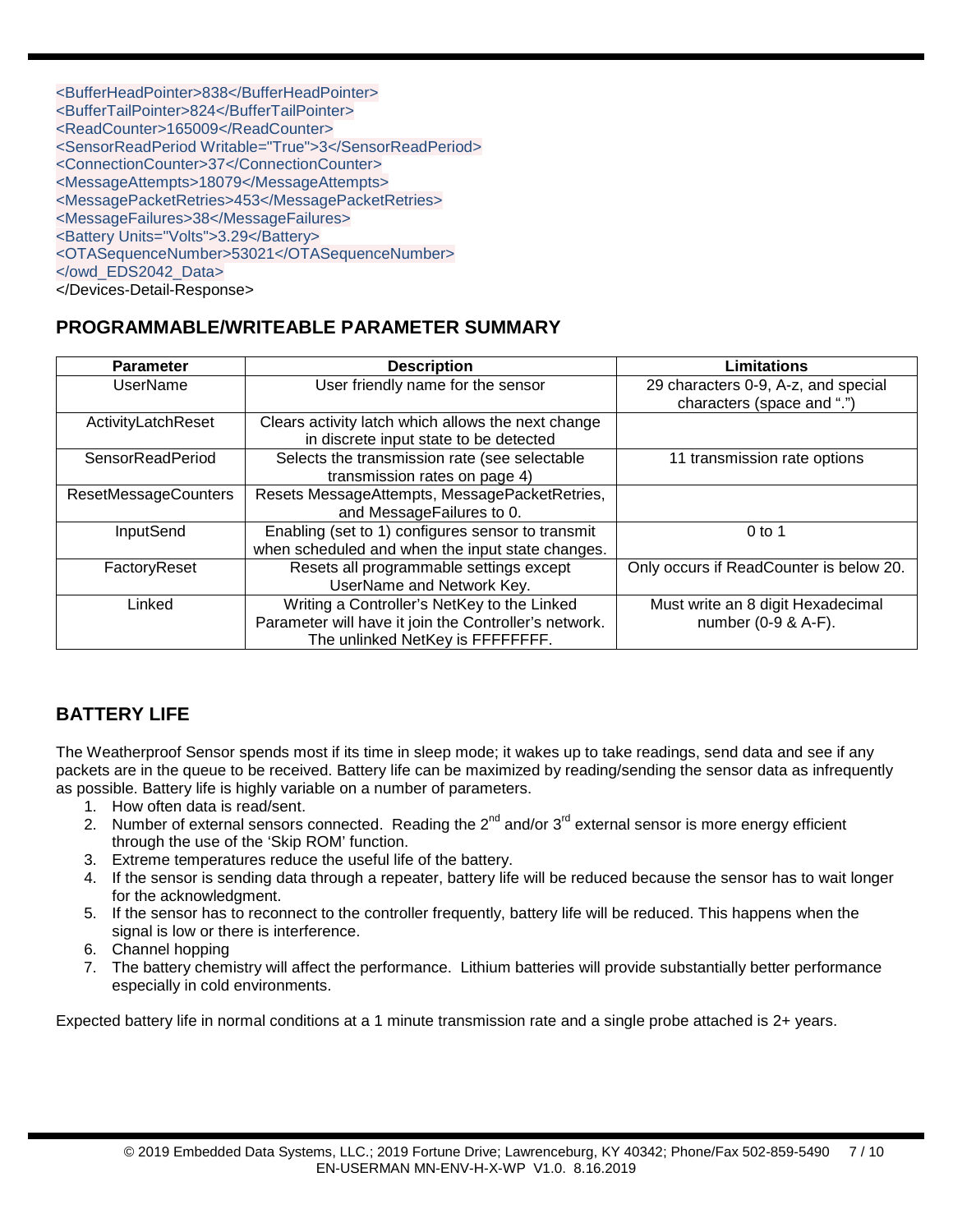# **LINKING PROCEDURE (CABLE FREE)**

- 1. **Apply power to the MeshNet Controller.** The green PWR/ACT LED located on the front of the Controller will begin to flash at one-second intervals, indicating that the product is operating normally. Power must be 5 volts +/- 10% at 400 milliamp.
- *2.* **Connect the MeshNet Controller to your Network**. Connect a live network cable to the Ethernet Port on the device. The green LED on the Ethernet connector will light, indicating a valid network connection. The yellow LED on the Ethernet connector blinks only when there is network traffic.
- 3. **Determine the IP address of the MeshNet Controller** by checking your DHCP server logs or using EDS Appliance Scanner Software available from the EDS website and [http://short.eds.bz/apps-edsscanner.](http://short.eds.bz/apps-edsscanner) If the MeshNet Controller does not find a DHCP server running on your network, it will default to the following IP address: 169.254.1.1.
- 4. **Navigate to the MeshNet Controller**. Type the IP address of the MeshNet Controller into your web browser (e.g., http://192.168.1.27) and press enter. Go to System Configuration>Devices. When the name and password is requested, enter "**admin**" for the name and "**eds**" for the password. A page similar to below will appear:
- 5. **Insert AA batteries into sensor**. Once this is done the sensor will appear<sup>[3](#page-7-0)</sup> in the "Unlinked" Devices" section.
- 6. **Click the unlinked sensor.** A window will pop up confirming you want to link the sensor. Click "OK". The sensor will move to the "Linked Devices" section upon its next transmission. (Sensors at power up transmit every 10 seconds for the first minute then they move to the configured transmission rate which is 1 minute by default.)
- 7. **Congratulations!** You have successfully installed a MeshNet Wireless Sensor System. *Please refer to the Web Access section of the Operation Manual to obtain an understanding of the function of each of the web pages served by the MeshNet Controller.*

|                  |                                                                                                                                                                                                       |                          | <b>David</b> | ۰                                                                                                                                                                                                                                                                                                                                         |
|------------------|-------------------------------------------------------------------------------------------------------------------------------------------------------------------------------------------------------|--------------------------|--------------|-------------------------------------------------------------------------------------------------------------------------------------------------------------------------------------------------------------------------------------------------------------------------------------------------------------------------------------------|
|                  |                                                                                                                                                                                                       |                          |              |                                                                                                                                                                                                                                                                                                                                           |
|                  |                                                                                                                                                                                                       |                          | m<br>÷       | - 6<br><b>TOW</b>                                                                                                                                                                                                                                                                                                                         |
|                  |                                                                                                                                                                                                       |                          |              |                                                                                                                                                                                                                                                                                                                                           |
|                  |                                                                                                                                                                                                       |                          |              |                                                                                                                                                                                                                                                                                                                                           |
| Contact us:      |                                                                                                                                                                                                       |                          |              |                                                                                                                                                                                                                                                                                                                                           |
|                  |                                                                                                                                                                                                       |                          |              |                                                                                                                                                                                                                                                                                                                                           |
| EUI              |                                                                                                                                                                                                       |                          |              |                                                                                                                                                                                                                                                                                                                                           |
|                  |                                                                                                                                                                                                       |                          |              |                                                                                                                                                                                                                                                                                                                                           |
|                  |                                                                                                                                                                                                       |                          |              |                                                                                                                                                                                                                                                                                                                                           |
|                  |                                                                                                                                                                                                       |                          |              |                                                                                                                                                                                                                                                                                                                                           |
|                  |                                                                                                                                                                                                       |                          |              |                                                                                                                                                                                                                                                                                                                                           |
| EUI              | Device                                                                                                                                                                                                |                          |              |                                                                                                                                                                                                                                                                                                                                           |
| DRB039FFFF93D57A | <b>EDS2040</b>                                                                                                                                                                                        |                          |              |                                                                                                                                                                                                                                                                                                                                           |
|                  | Advanced - System Configuration -<br><b>Manage Linking and Unlinking Devices</b><br>DRA039FFFF93RD29<br>"The above devices are currently linked with this controller, click on a device to writek it. | Device<br><b>EDS2040</b> |              | & HomeChip B TC-SERVER-Web ED OW-SERVER-2 ED HATNet A Google AdWords H  A Analytics<br><b>MN-CTRL Wireless Controller</b><br>WirelessController-Enet<br>Devices such as sensors and repeaters must be associated with the controller they are to communicate with. Use this page to manage that association, which is also referred to as |

Some things to keep in mind:

 $\overline{a}$ 

- Support is provided for MeshNet Controller IP address identification only when utilizing the EDS Appliance Scanner Software (http://short.eds.bz/apps-edsscanner). Please consult your network administrator if you cannot locate the DHCP address.
- *For instructions on appropriate placement of the components of the MeshNet Wireless Sensor System, please refer to Proper Placement section of the Operation Manual.*

<span id="page-7-0"></span><sup>3</sup> Previously linked MeshNet sensors (which were not unlinked) will not appear. A hard reset (page 4) should be performed to move the sensor into an unlinked state.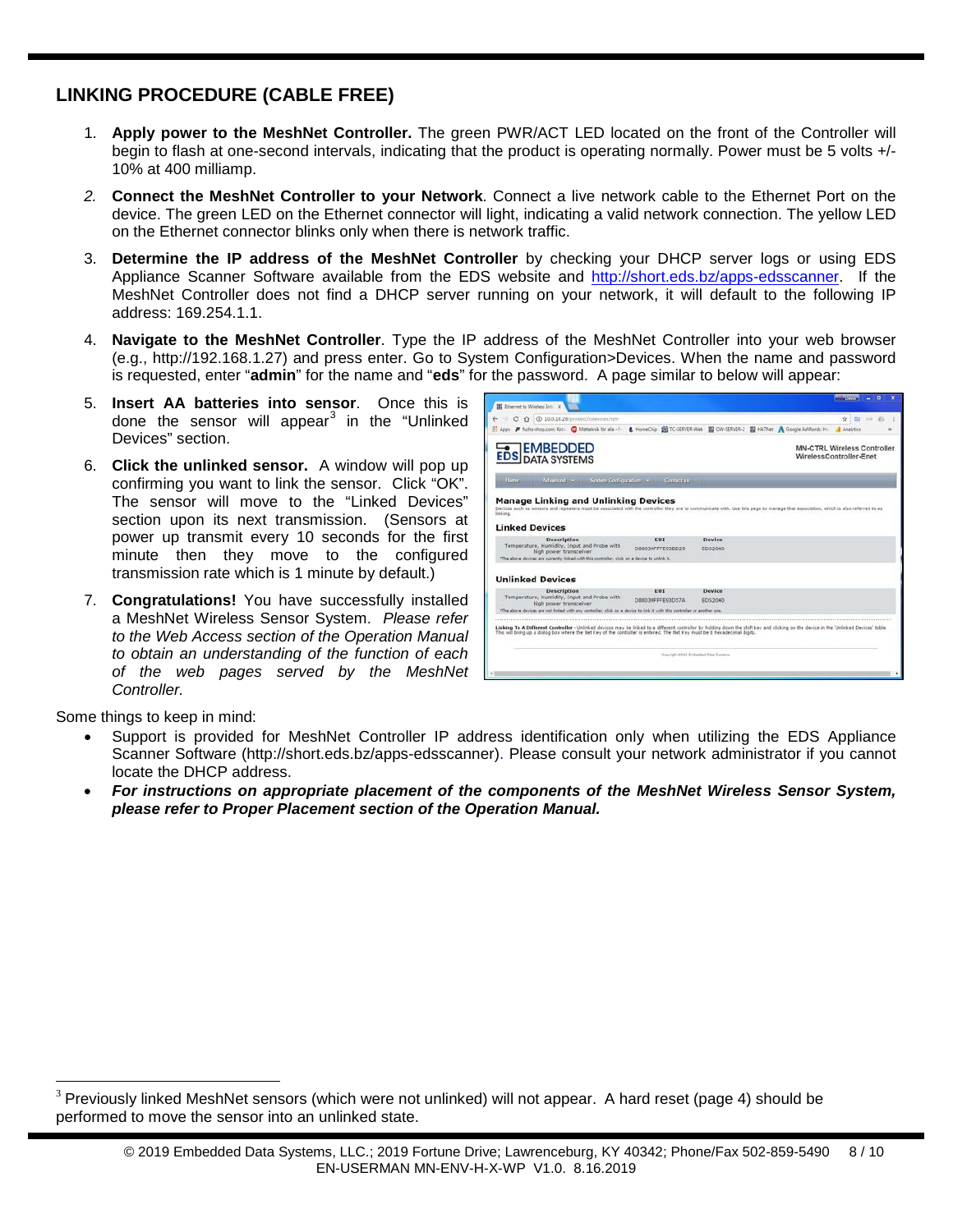# <span id="page-8-0"></span>**EDS ENVIRONMENTAL SENSOR IDS**

| ID      | <b>Features</b>                                                                                        |
|---------|--------------------------------------------------------------------------------------------------------|
| EDS1064 | Temperature                                                                                            |
| EDS1065 | Temperature & humidity                                                                                 |
| EDS1066 | Temperature & barometric pressure                                                                      |
| EDS1067 | Temperature & light                                                                                    |
| EDS1068 | Temperature, humidity, barometric pressure, & light                                                    |
| EDS2040 | Temperature, humidity, external probe support, memory buffer, & high power radio                       |
| EDS2041 | Temperature, humidity, external probe support, 2K memory buffer, high power radio, & buffer only mode  |
| EDS2042 | Up to 3 waterproof external temperature probes, 2K memory buffer, high power radio, & buffer only mode |

### **EDS REPEATER DEVICE IDS**

| ID             | <b>Features</b>                        |
|----------------|----------------------------------------|
| <b>EDS2101</b> | MeshNet Repeater with high power radio |

# **SPECIFICATIONS**

| <b>PARAMETER</b>                                    | <b>MIN</b> | TYP    | <b>MAX</b> | <b>UNITS</b> |
|-----------------------------------------------------|------------|--------|------------|--------------|
| <b>Operating Temperature Range</b>                  | $-40$      |        | 85         | °೧           |
| External DS18B20 Temperature Accuracy -10 to +85°C  | $-0.5$     |        | 0.5        | $\circ$      |
| External DS18B20 Temperature Accuracy -55 to +125°C | $-2.0$     |        | $+2.0$     |              |
| External DS18B20 Temperature Resolution             |            | 0.0625 |            | ഀ            |
| Supply Voltage (battery in series)                  | 2.2        |        | 3.1        | Volts        |
| Enclosure Dimensions (L x W x H)                    | 100        | 100    | 40         | Mm           |

#### **Notes:**

1. The battery voltage varies depending on how much current is flowing. When the sensor is sleeping, the voltage is higher than when it is awake. The reading is taken when the sensor is awake.